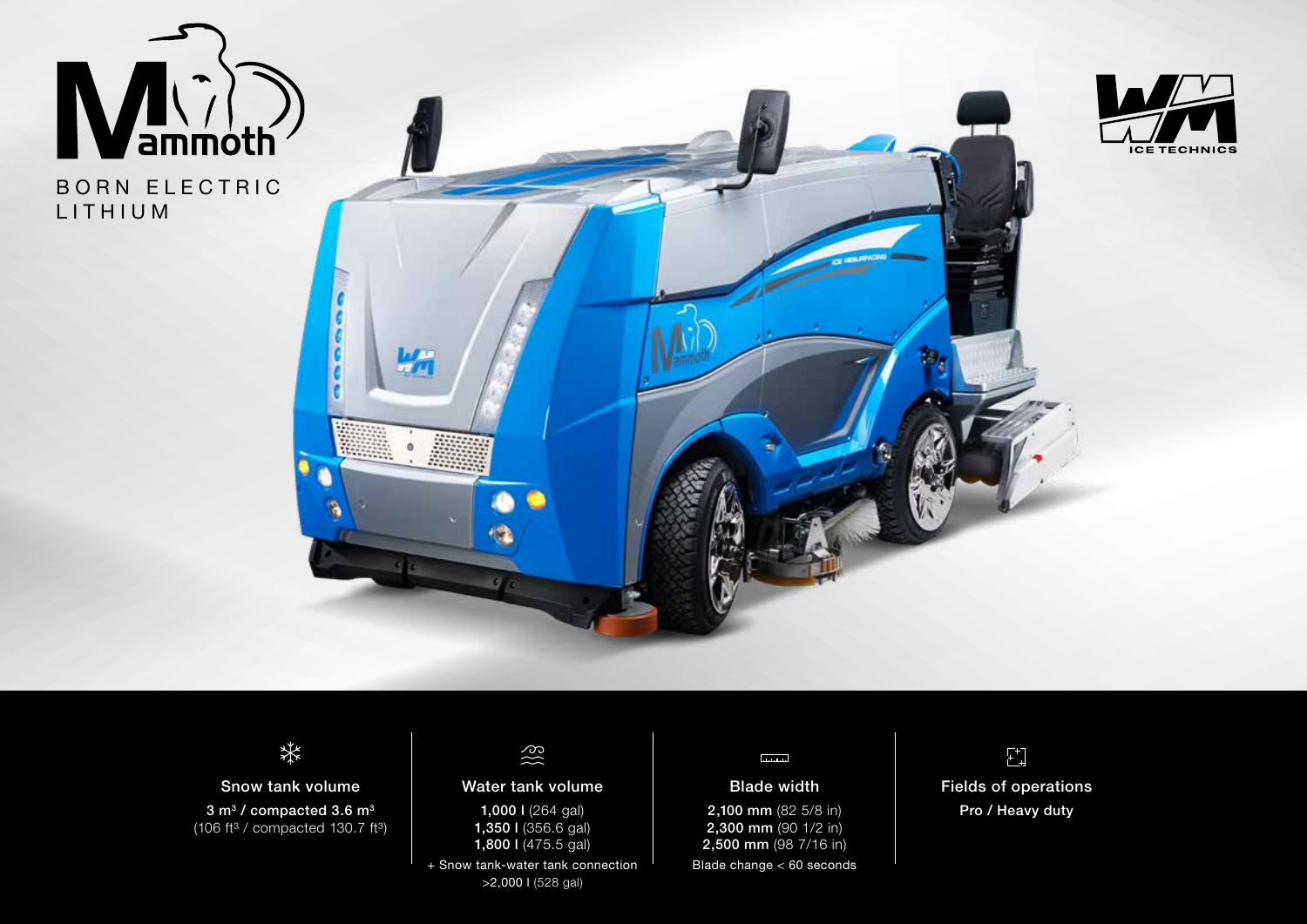## ELECTRIC / LITHIUM



| Motor              | 5 asynchronous motors                        |
|--------------------|----------------------------------------------|
| Power rating       | 29 kW                                        |
| Water tank         | 1,000 $\frac{1}{264}$ gal)                   |
|                    | optional 1,350   (356.6 gal) /               |
|                    | 1,800 $\sqrt{(475.5 \text{ gal})}$           |
| Snow tank          | $3 \text{ m}^3$ (106 ft <sup>3</sup> ) –     |
|                    | compacted 3.6 $m^3$ (130.7 ft <sup>3</sup> ) |
| Transmission       | Continuously adjustable                      |
|                    | electric all-wheel drive                     |
| Hydraulic oil tank | 50 $(13.2)$ gal)                             |
| Speed              | $0 - 13$ km/h $(0 - 8$ mph)                  |
| Tyres              | 225 / 75 / R16 C - 6 rows of spikes          |
| Wheel rims         | 9" x 16" with hubcaps                        |

FACTS & FIGURES



#### 2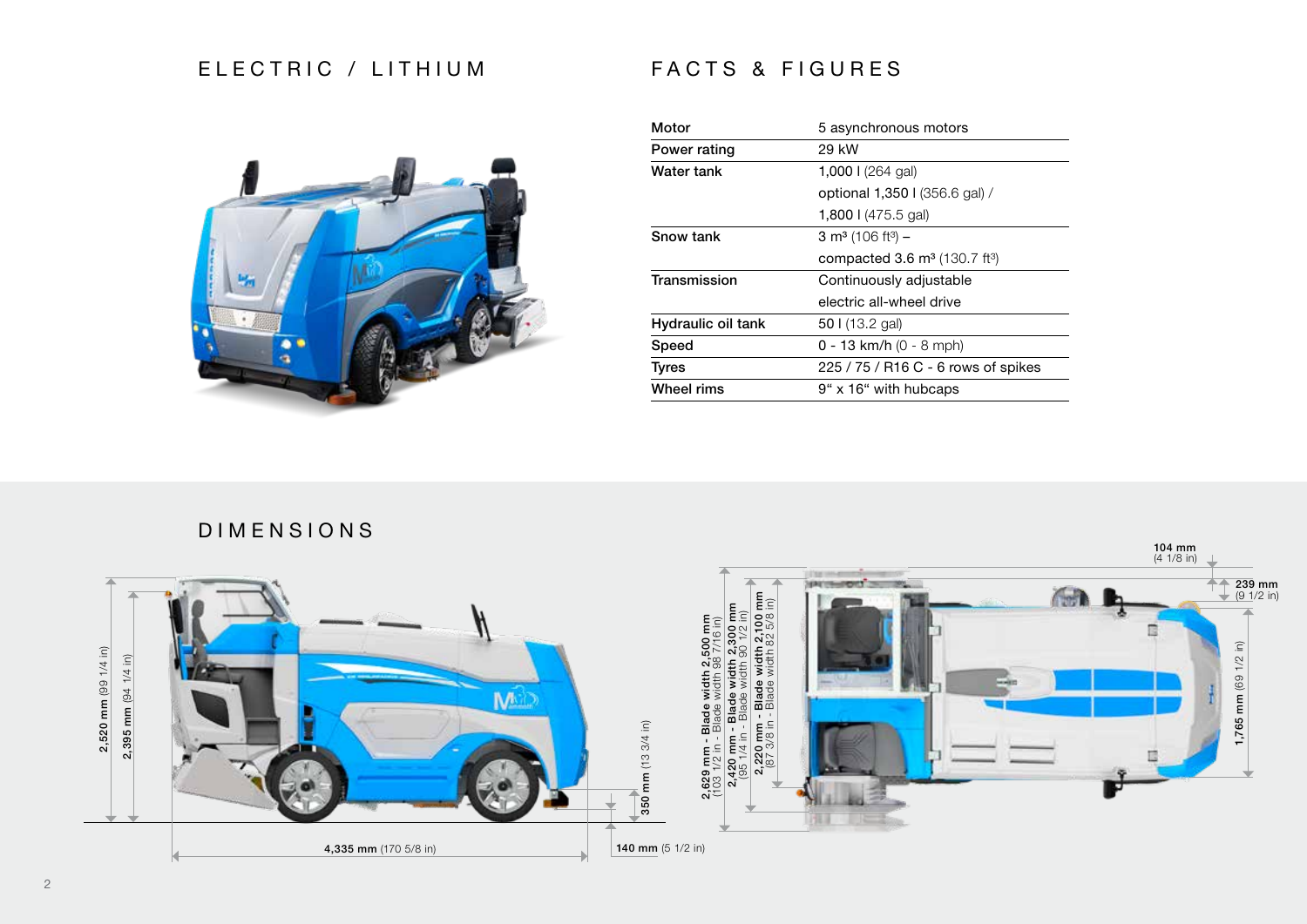### STANDARD EQUIPMENT

| <b>PLC</b> control                                |
|---------------------------------------------------|
| 5.7 inch color display                            |
| Button for automatic modus: operations start      |
| automatically in a fixed order                    |
| Function for automatic water filling system       |
| with immobilizer (water stop valve as optional)   |
| Electrical snowbin inspection hatch               |
| Acoustic signal for reverse drive, snow bin       |
| cover operation, reverse of the screw conveyors   |
| and blade exchange                                |
| Spring-suspended and height-adjustable            |
| driver's seat (fabric) with armrests              |
| Spring suspended passenger seat                   |
| Easily accessible engine compartment (tiltable)   |
| with cap support                                  |
| Maintenance-free asynchronous motors              |
| Continuously adjustable electric four-wheel drive |
| Water tank made of PE                             |
| Coated snow bin                                   |

| Snow bin & water tank connection                 |
|--------------------------------------------------|
| > 2,000 litres (> 528 gal)                       |
| Service brake with hydraulic brake force booster |
| Hydraulic negative parking brake                 |
| Hydraulically driven and swivelling side brush   |
| Board guide pulley                               |
| Side mirror, rear                                |
| Snow bin headlight, side headlight               |
| Flashing warning light                           |
| Led daytime running light                        |
| System for water dosing in curves                |
| Planing system made of stainless steel           |
| Constant grinding pressure planing system        |
| Quick-Change-System for a fast blade replacement |
| $(< 60$ seconds)                                 |
| 2 blades in wooden transport box                 |
| $(super-light blade - 3.5 kg (6.6 lbs))$         |
| 2 wiping clothes                                 |
| Scope of delivery set                            |